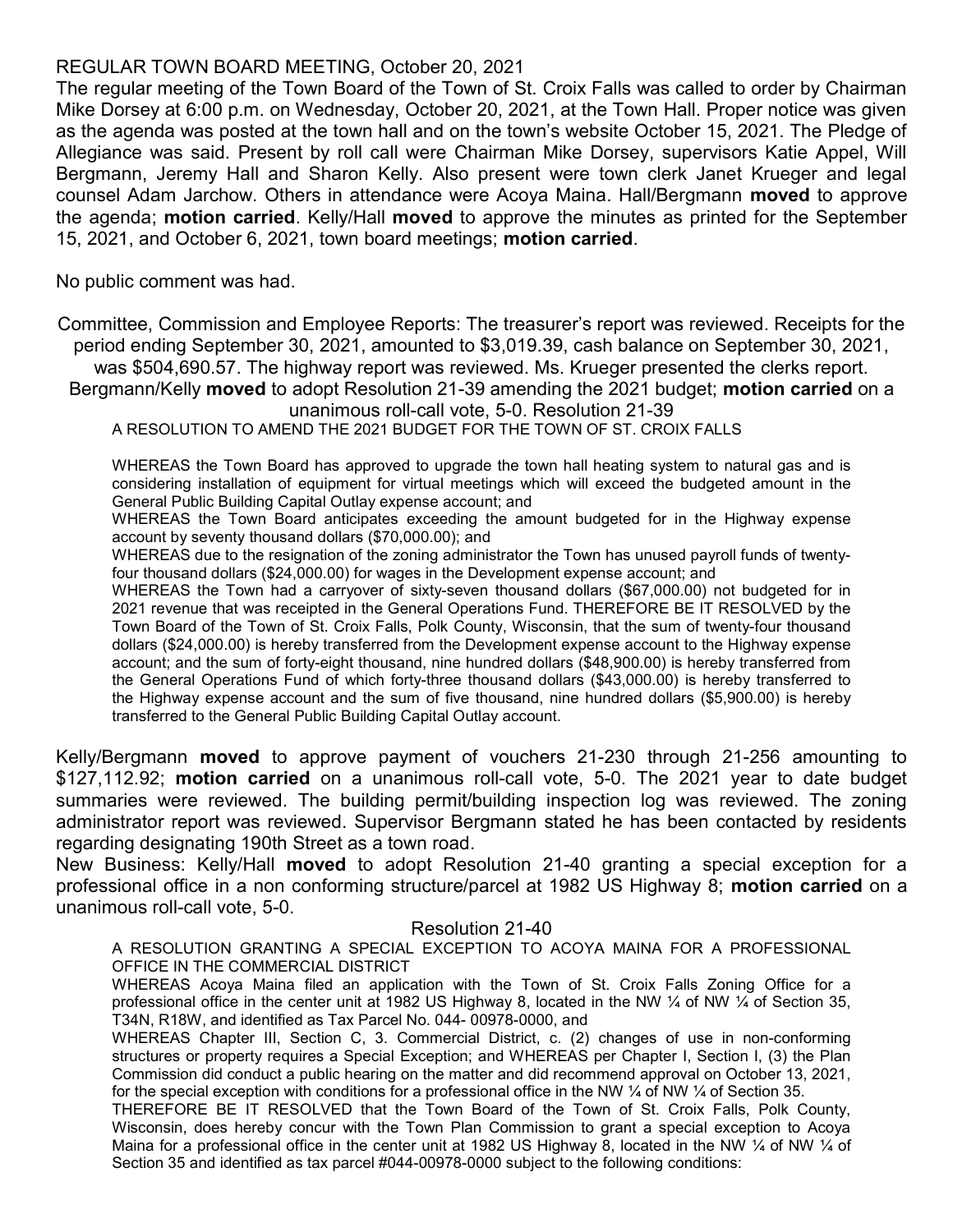1. The special exception shall terminate upon the sale or transfer of ownership of either the parcel of land or the business itself;

2. Any formal complaint lodged against the use in the first year of operation will lead to an automatic review of the Special Exception and/or conditions by the Plan Commission and/or Town Board at the next possible meeting; and

3. The Business will obey all laws and maintain all proper licenses and permits. BE IT FURTHER RESOLVED that this special exception is conditioned on the applicants obtaining the necessary and required permits, if any, from Polk County and various agencies of the State of Wisconsin; and

BE IT FURTHER RESOLVED that this special exception must be exercised by application for the necessary permits within twelve (12) months of the date of this Resolution.

Hall/Bergmann moved to adopt Resolution 21-41 calling for a special town meeting and setting the date, time and location for the 2022 budget hearing; **motion carried** on a unanimous roll-call vote, 5-0. Resolution 21-41

A RESOLUTION TO SET DATE, TIME, AND LOCATION OF PUBLIC HEARING ON THE PROPOSED 2022 BUDGET FOR THE TOWN OF ST. CROIX FALLS AND TO CALL A SPECIAL MEETING OF THE ELECTORS OF THE TOWN OF ST. CROIX FALLS

WHEREAS, Wisconsin Statute 65.90 requires a public hearing on the annual budget for a Town; and WHEREAS, Wisconsin Statutes requires the calling of a special Town meeting to approve and adopt the tax levy; and

WHEREAS, Wisconsin Statutes 60.305 requires the combining of the town clerk and town treasurer offices be approved at a town meeting of electors.

THEREFORE BE IT RESOLVED, that the Town Board of the Town of St. Croix Falls, Polk County, pursuant to Wisconsin Statute 65.90 calls a public hearing on the proposed 2022 budget for the Town of St. Croix Falls in Polk County to be held on 17th day of November, 2021, commencing at 7:00 p.m. at the Town Hall;

BE IT FURTHER RESOLVED, that the Town Board of the Town of St. Croix Falls Calls pursuant to Wisconsin Statutes 60.12(1)(c) a special town meeting of the electors on 17th day of November, 2021, to begin immediately following completion of the public hearing on the proposed 2022 Budget, for the following purposes;

1. To approve the 2021 town tax levy to be collected in 2022 pursuant to 60.10(1) (a) of Wisconsin Statutes; and

2. Approve combining the office of town clerk and the office of town treasurer into one office pursuant to 60.305(1) (a).

Bergmann/Kelly moved to approve the purchase of the proposed traffic counter in the amount of two thousand, eight hundred, twenty dollars (\$2,820.00) with additional funds to extend the warranty, if necessary; motion carried on a unanimous roll-call vote, 5-0. Appel/Kelly moved to approve up to fifteen hundred dollars (\$1500.00) for the purchase of a BOSCH hammer drill; **motion carried** on a unanimous roll-call vote, 5-0. Chairman Dorsey presented a road maintenance plan used by the Town of Garfield. Board members were in favor of the plan and will begin looking into needed highway equipment. Chairman Dorsey will reach out to the towns currently cooping chip sealing of the town's interest to join, if possible. Chairman Dorsey presented a quote for installing virtual meeting equipment in the town hall. Kelly/Hall moved to approve the purchase of equipment for virtual meeting at an estimated cost of four thousand, three hundred ninety dollars \$4,390.00); motion carried on a unanimous roll-call vote, 5-0. The draft community survey was reviewed and a few additions were made. Approval for mailing the survey will be on next month's meeting agenda. The clerk presented a request of a boulder in the town's burn pit to be used for a monument for the W.I.N.G.S. foundation at the Luck Golf Course. Bergmann/Hall moved to approve the donation of a boulder to the W.I.N.G.S Foundation; motion carried. The agreement for zoning services was reviewed. Kelly/Appel moved to adopt Resolution 21-42 appointing West Wisconsin Inspection Agency, LLC for town zoning services; motion carried on a unanimous roll-call vote, 5-0.

## Resolution 21-42

A RESOLUTION APPOINTING A ZONING ADMINISTRATOR FOR ENFORCEMENT OF TOWN ZONING FOR THE TOWN OF ST. CROIX FALLS

WHEREAS the Town Board of the Town of St. Croix Falls has village powers under Section 60.10(2)(c), Stats., that grants police powers as set forth in Section 61.34(1), Stats., to act for the good order of the Town, for its commercial benefit and for the health, safety, and welfare of the public; and WHEREAS the Town of St. Croix Falls adopted Zoning Ordinance No. 1 on August 5, 1965, and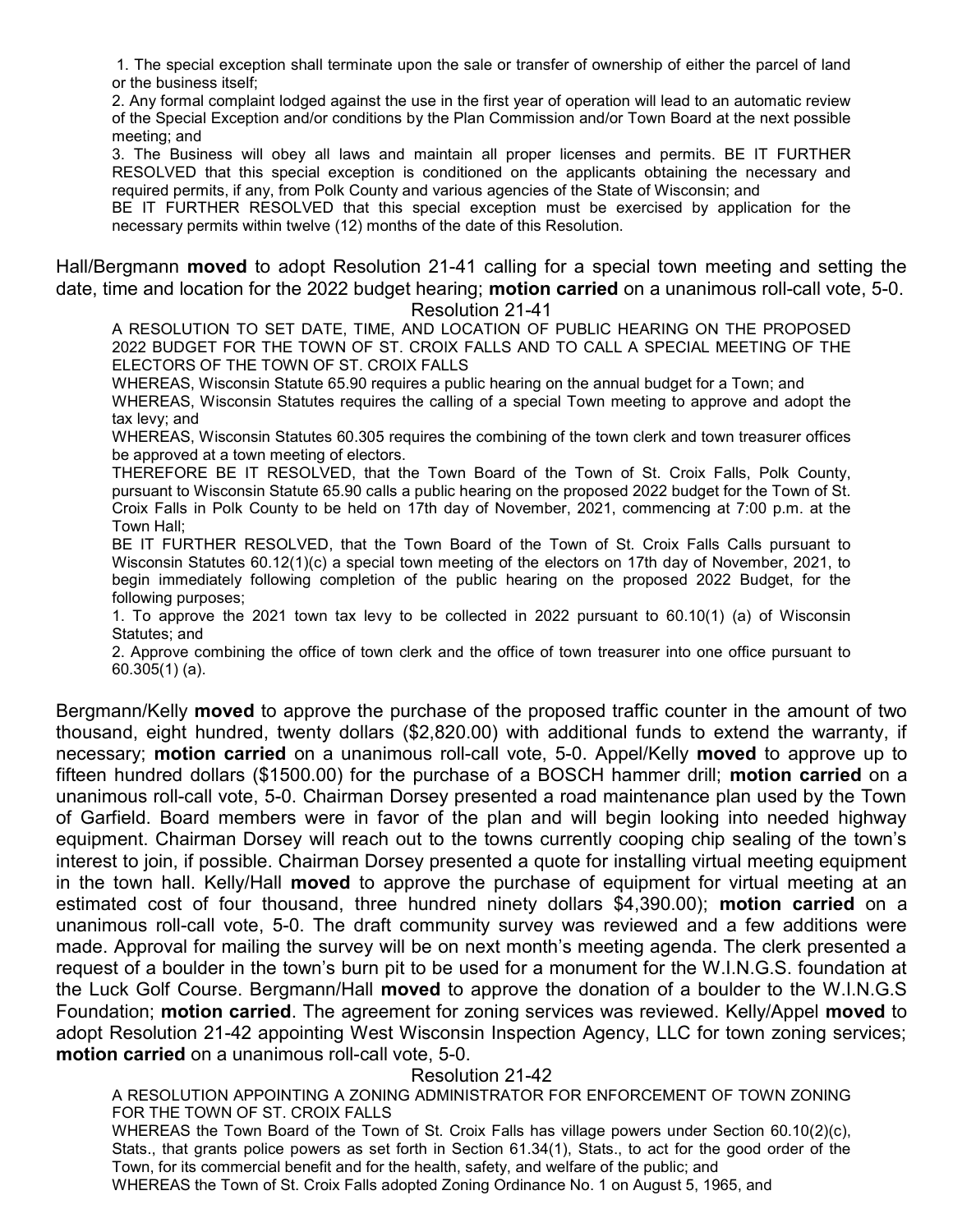WHEREAS the Town Board chooses to contract with Benjamin Campbell, West Wisconsin Inspection Agency, LLC for zoning services and enforcement of the Town's zoning ordinance entitled "Zoning Ordinance No. 1".

THEREFORE BE IT RESOLVED that the Town Board of the Town of St. Croix Falls, Polk County, Wisconsin, does hereby contract with Benjamin Campbell, West Wisconsin Inspection Agency, LLC as the Town of St. Croix Falls "Zoning Administrator" to provide zoning services and enforce the Town's Zoning Ordinance No. 1 according to the terms of the attached agreement; and

BE IT FURTHER RESOLVED that this appointment be effective upon the signing of a contract with the Town of St. Croix Falls for said services of zoning administrator.

#### AGREEMENT FOR BUILDING INSPECTION, ELECTRICAL & ZONING SERVICES Town of St. Croix Falls Polk County, Wisconsin

THIS AGREEMENT is made by and between the Town of St. Croix Falls, Polk County, Wisconsin, a municipal corporation (hereinafter "Town") and West Wisconsin Inspection Agency, LLC. The purpose of this agreement is to appoint West Wisconsin Inspection Agency, LLC, solely, as the Building Inspector and Zoning Administrator to provide, on an as needed basis, building inspection; commercial election inspection agency; and zoning services within the Town to ensure compliance with the applicable building and zoning codes and other ordinance requirements. This agreement shall replace any previous agreements between the Town and West Wisconsin Inspection Agency, LLC. WHEREAS, the Town is in need of an inspector certified to inspect building for building and electrical code compliance and a zoning administrator to administrator the zoning ordinance; and

WHEREAS, West Wisconsin Inspection Agency, LLC, is an Inspection Agency certified to inspect buildings for code compliance; and

WHEREAS, the Town and West Wisconsin Inspection Agency, LLC desire to commit the terms of their agreement to writing.

NOW THEREFORE, the Town and West Wisconsin Inspection Agency, LLC, in consideration of the mutual promised hereinafter set forth, do promise and agree as follows:

1. Services. The Town hereby appoints West Wisconsin Inspection Agency, LLC, an Inspection agency, to serve the Town on an as needed basis as herein provided, in such a manner and capacity to meet the needs of the Town and to provide the following services:

A. Review building plans and application for building permits;

- B. Inspect new construction and existing dwelling units for building code compliance in the following areas:
- 1. Construction
- 2. Plumbing
- 3. Electrical
- 4. Heating, Ventilating and Air Conditioning
- 5. Energy Conservation
- 6. Footing
- 7. Foundation
- 8. Drain Tile
- 9. Basement Floor Base Course
- 10. Under Slab Vapor Barrier
- 11. Site Erosion Control
- 12. Final/Occupancy
- C. Issue orders to correct discrepancies in building code violations;
- D. Make reports of Inspections as more particularly set out in par. 2.;

E. Consult with a advise builders, owners and residents of the Town pertaining to building codes and ordinances:

F. Keep abreast of current developments in the field by attending seminars and courses at no cost to the Town.

G. Attend meetings of the Town Board and other appropriate boards, committees and commissions upon request (additional fee may apply).

H. Administration of the zoning ordinance as the zoning administrator

I. Issue Permits and citation and corrective orders as necessary.

2. Reports/Records. During the term of this contract, West Wisconsin Inspection Agency, LLC Shall;

a. Develop and maintain property files including all plan, applications, permits, forms and inspection reports. Files will be returned to Town upon completion of final occupancy inspections, if requested. All files shall be deemed public records and open to public inspection during normal business hours. Fees for copies are \$.25 per page. All incurred costs to be paid to West Inspection Agency, LLC by requestor as described under Wis. Stat. 19.35 (3).

b. Provide the Town, as requested, a list of inspection and zoning actions/permits made for the pertinent periods.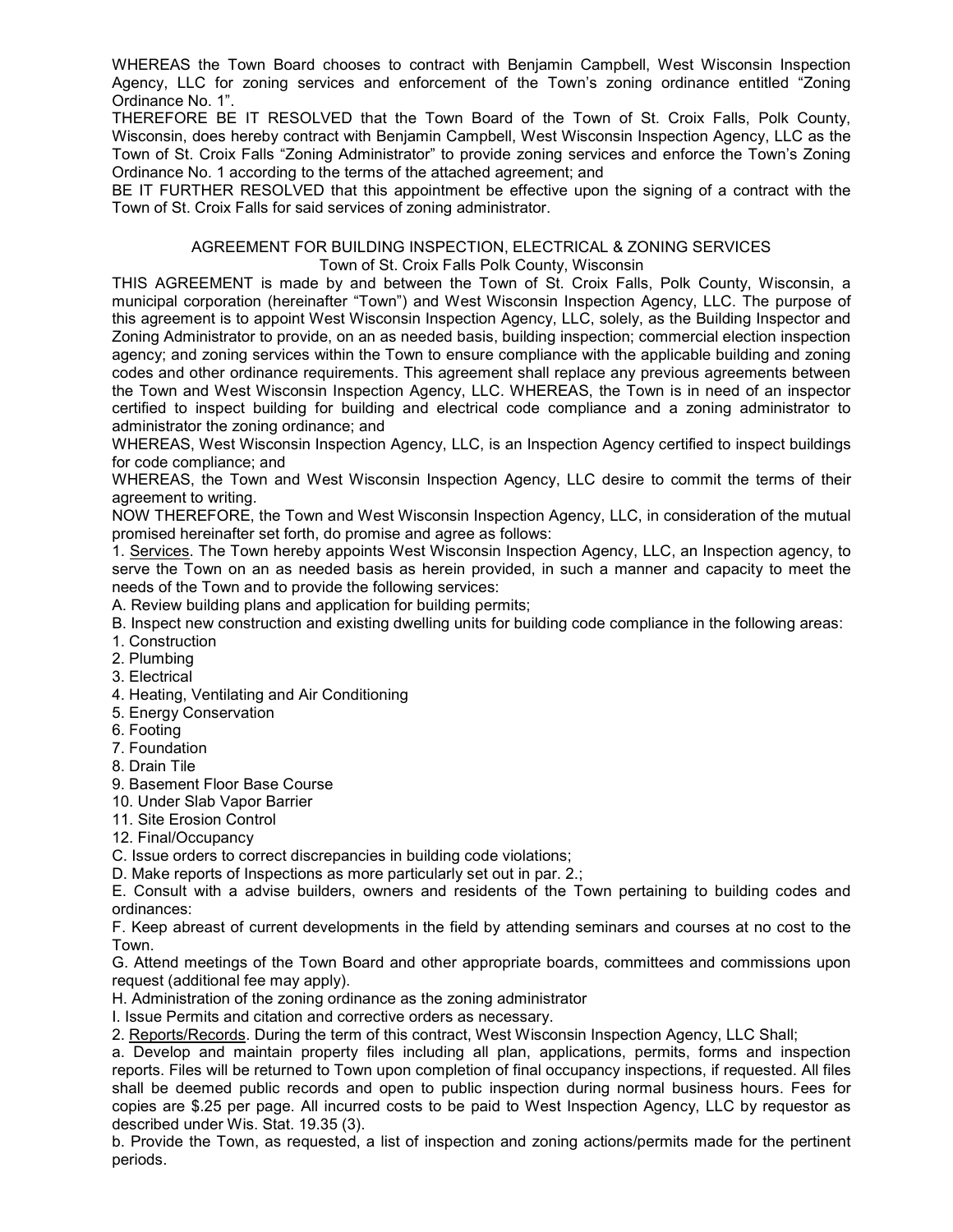c. Provide reports, documents and files relating to building inspections and land use permits to the Clerk as may be requested from time to time.

3. Items Provided by West Wisconsin Inspection Agency, LLC, at their expense related to the performance of this contract:

a. A direct telephone line to allow scheduling of inspections by contractors and other without Town personnel involvement.

b. All necessary support for maintain files and allowing public accesses while in the possession of West Wisconsin Inspection Agency.

c. All code books, manuals, and inspection equipment.

d. All necessary professional organization dues, training, and certifications.

e. Licensed and insured vehicle for use in carrying out the contract.

f. Carry General Liability at a minimum of \$500,000 per occurrence / \$1,000,000.00 aggregate, Workers Compensation at state-mandated statutory minimums, Vehicle Liability Insurance (Bodily Injury and Property Damage) at a minimum of \$500,000 per occurrence / \$1,000,000.00 combined coverage, and Professional Liability Coverage at a minimum of \$500,000 per occurrence and annual aggregate.

g. All required state forms and seals.

4. Items provided by Town to West Inspection Agency, LLC, during the term of this contract.

a. Current Town ordinances and other required Town forms.

b. Assistance, consistent with the interest of the Town, with contractor's legal counsel associated with any litigation, administrative proceedings or any other matter arising out of the performance of this contract by West Wisconsin Inspection Agency, LLC.

c. Delivery of plans and other items filed with the Town by parties requiring services of West Wisconsin Inspection Agency, pursuant to this contract.

5. Compensation in consideration of the building inspector services to be performed by West Wisconsin Inspection Agency, LLC, hereunder, Town shall pay West Wisconsin Inspection Agency, LLC the rates listed on Building Code Permits Fees (enclosed) and Commercial Electrical Permit Fees (enclosed) and the Town shall pay West Wisconsin Inspection Agency, LLC the sum of \$300 per month for zoning administrator services. This support may include, but not limited to, Town Board, Board of Adjustments, and Plan Commission meetings. Support shall also include assisting Town staff with issuance of Land Use Permits, zoning questions/conflicts and investigating complaints. This fee shall include one meeting a month as requested by the Town and each meeting thereafter shall be \$150.00.

6. Other services. Any other services requested by the Town not mentioned above (5) will be negotiated and appropriate revisions to the services and compensation will be included in the future.

7. Term of Agreement. The term of this agreement shall commence from the date of October 20, 2021, and shall continue until December 31, 2022, and shall be automatically renewable for a two year term in accordance with this agreement.

8. Termination of Agreement. Either party, upon 60 days written notice to the other party, may terminate this agreement without cause. All such notice shall be by certified mail or delivered personally.

9. Status of Inspector. Both parties acknowledge that the relationship created by this agreement is that of independent contractor for purposes of compensation and not that of employer and employee. As building inspector and zoning inspector it is intended that West Wisconsin Inspection Agency, LLC shall be considered an agent and official of the Town for the purpose of all applicable statutes, ordinances, and regulations and shall have the authority to act on behalf of the Town for building inspection purposes. West Wisconsin Inspection Agency, LLC shall be responsible for compliance with all laws and for the payment of any taxes levied upon them as a result of their compensations under this agreement.

10. Notice. Any notice required or permitted to be given under this agreement shall be given in writing either by personal delivery or by certified mail, postage prepaid, addressed to the parties at the following addresses or at such other addresses as either may designate on written notice:

| Town of St. Croix Falls   | West Wisconsin Inspection Agency |
|---------------------------|----------------------------------|
| 1305 200th Street         | 321 E Rosenlund Street           |
| St. Croix Falls, WI 54024 | Woodville, WI 54028              |

11. Waiver of Breach. The waiver by the Town of the breach of any provision of this agreement by West Wisconsin Inspection Agency shall not be deemed a waiver by the Town of any subsequent breach.

12. Assignment. This Agreement shall not be assignable by West Wisconsin Inspection Agency, LLC without the written consent of the Town.

13. Governing Law. This agreement and all questions arising in connection herewith shall be governed by the laws of the State of Wisconsin.

14. Entire Agreement. This contract contains the entire agreement between the parties regarding this matter. This agreement can only be modified by another written agreement signed by parties and their respective heirs, legal representatives, successors and assigns.

Kelly/Bergmann **moved** to adopt Resolution 21-43 amending the fee schedule; **motion carried** on a unanimous roll-call vote, 5-0.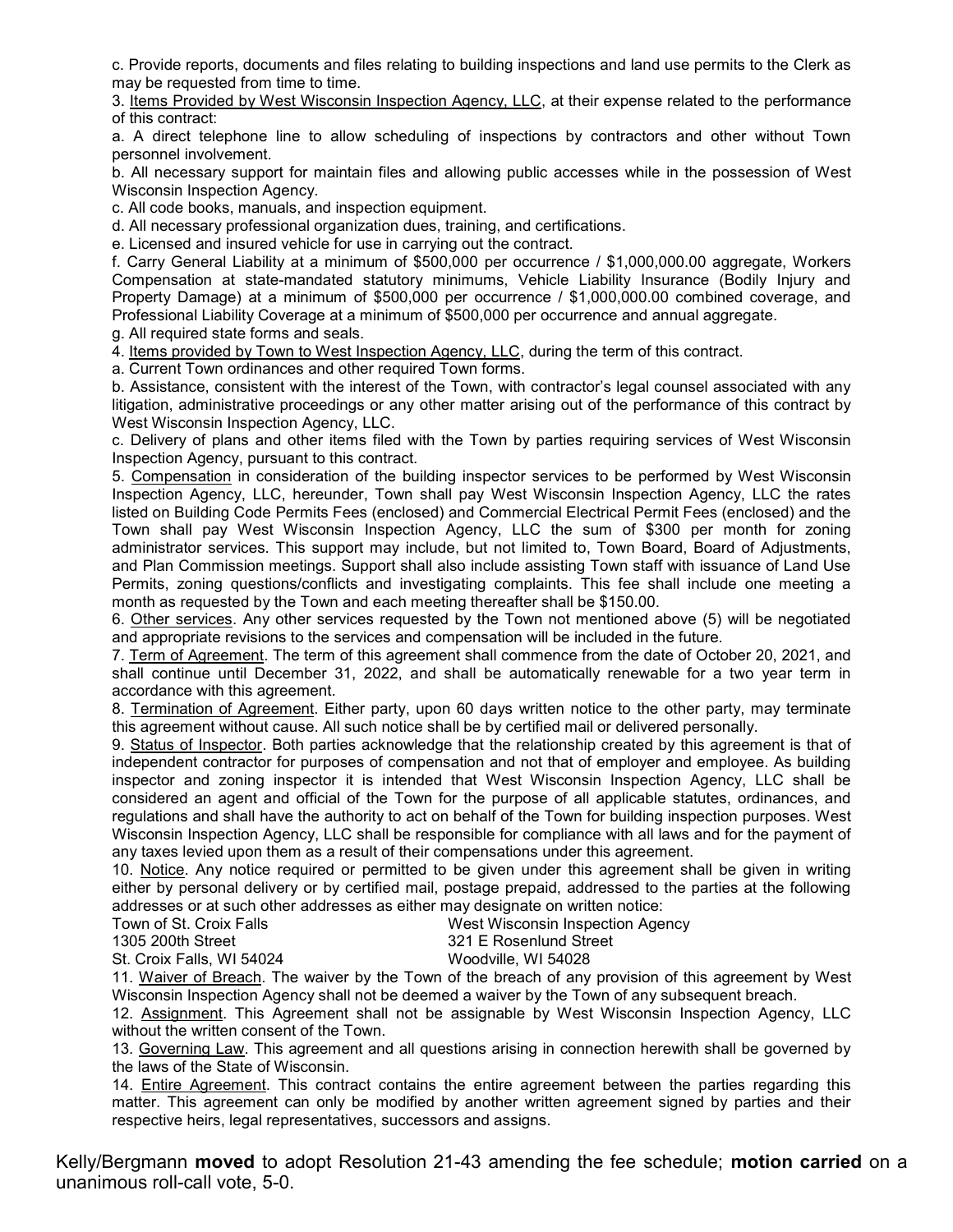## Resolution 21-43

A RESOLUTION AMENDING THE SCHEDULE OF FEES FOR THE TOWN OF ST. CROIX FALLS WHEREAS the Town Board for the Town of St. Croix Falls has village powers under Section 60.10(2)(c), Stats., that grants police powers as set forth in Section 61.34(1), Stats., to act for the good order of the Town, for its commercial benefit and for the health, safety, and welfare of the public; and

WHEREAS the Town Board on March 16, 2011, by means of Resolution 11-05 did adopt an ordinance entitled "Fee Ordinance for the Town of St. Croix Falls"; and WHEREAS the Town Board wishes to act in good order for the health, safety, and welfare of the public by establishing a schedule of fees.

THEREFORE BE IT RESOLVED that the Town Board of the Town of St. Croix Falls, Polk County, Wisconsin, does hereby create a fee schedule entitled:

#### SECTION 1 – Fees

The following Fees are established for use with permits, licenses, etc. issued in accordance with ORDINANCE No. 11-03 Relating to Fees for the Town of St. Croix Falls. All fees are due at the time of application unless otherwise noted.

| <b>Ordinance</b><br><b>Title</b><br><u>or</u> |                                                                        |                                                                                                                                                                                                                                            |
|-----------------------------------------------|------------------------------------------------------------------------|--------------------------------------------------------------------------------------------------------------------------------------------------------------------------------------------------------------------------------------------|
| <b>Category</b>                               | <b>Permit, Application, or Procedure</b>                               | <u>Fee</u>                                                                                                                                                                                                                                 |
| Zoning Ordinance                              | Land Use Permit                                                        | \$50                                                                                                                                                                                                                                       |
|                                               | Sign Permit                                                            | \$25                                                                                                                                                                                                                                       |
|                                               | <b>Special Exception Application</b>                                   | \$250<br>\$250 Fee for an additional Public Hearing Fee<br>because Applicant failed to appear at the<br>originally scheduled Hearing.                                                                                                      |
|                                               | Variance Application                                                   | \$250                                                                                                                                                                                                                                      |
|                                               | Zoning Map Amendment (re-zone)                                         | \$250                                                                                                                                                                                                                                      |
|                                               | Request for special meeting of Town<br><b>Board or Plan Commission</b> | \$250 per meeting                                                                                                                                                                                                                          |
|                                               | <b>Building Permit</b>                                                 | \$50 at the time of the application,<br>remainder of the fee when the permit<br>is signed for.                                                                                                                                             |
|                                               | Mobile Storage Container Permit                                        | \$50                                                                                                                                                                                                                                       |
| <b>Building Code Ordinance</b>                | <b>Building Permit Fees:</b>                                           |                                                                                                                                                                                                                                            |
| #11-11                                        | New One- and Two-Family Dwellings                                      |                                                                                                                                                                                                                                            |
|                                               |                                                                        | $$450.00 = $.20$ per square foot (square foot<br>total is based on all finished space, unfinished<br>space and attached structures that are part<br>of the submitted plan such as an attached<br>garage, deck or porch).                   |
|                                               | <b>Residential Additions</b>                                           | $$200.00 + $.20$ per square foot (square foot<br>total is based on all finished space, unfinished<br>space and attached structures that are part of<br>the submitted plan such as an attached<br>garage, deck or porch). Any addition over |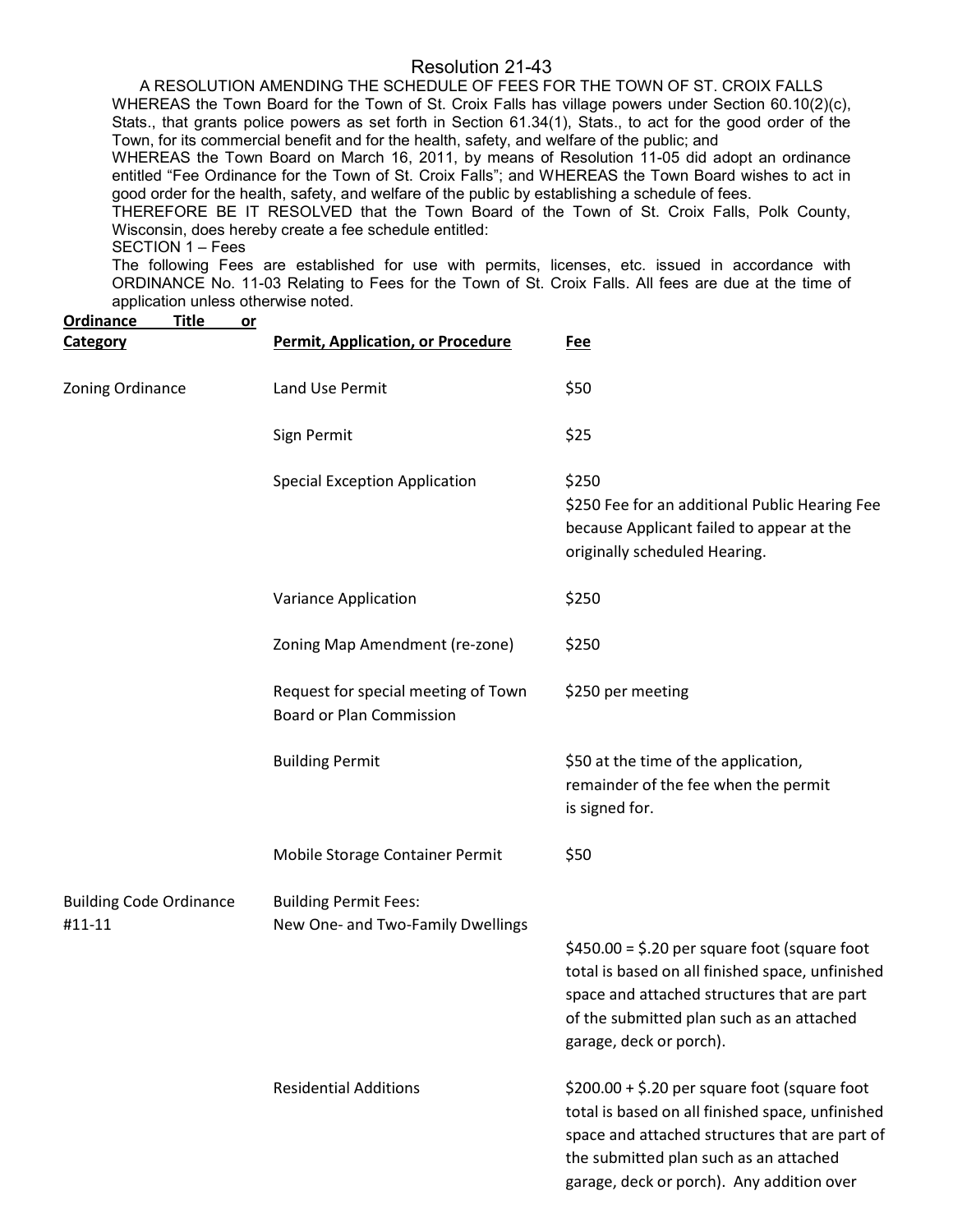|                                                | 800 square feet shall follow new home fees.                                                                                                                                                                                                                                          |
|------------------------------------------------|--------------------------------------------------------------------------------------------------------------------------------------------------------------------------------------------------------------------------------------------------------------------------------------|
| <b>Residential Alterations</b>                 | \$50.00 + \$7.00 per \$1,000.00, or fraction<br>thereof, of cost (Building cost per RS Means<br>costs).                                                                                                                                                                              |
| <b>Manufactured Homes</b>                      | Permanent Foundation - \$375.00:                                                                                                                                                                                                                                                     |
| Commercial & Industrial - New                  | $$600.00 + $.20$ per square foot on the first<br>10,000 square feet of space and \$.10 per<br>square foot on any remaining finished space,<br>all unfinished space, and all attached<br>structures that are part of the submitted plan<br>such as an attached garage, deck or porch. |
| <b>Commercial &amp; Industrial - Additions</b> | $$400.00 + $.20$ per square foot on the first<br>10,000 square feet of space and \$.10 per<br>square foot on any remaining finished space,<br>all unfinished space, and all attached<br>structures that are part of the submitted plan<br>such as an attached garage, deck or porch. |
| Commercial & Industrial - Alterations          | \$100.00 + \$7.00 per \$1,000.00, or fraction<br>thereof, of cost (Building cost per RS Means)<br>up to \$500,000 and \$4 per \$1000.00 over<br>\$500,000.00                                                                                                                         |
| Footing & Foundation Permit                    | \$100.00 Flat Fee                                                                                                                                                                                                                                                                    |
| <b>WI State UDC Seal</b>                       | \$35.00 (or current state fee)                                                                                                                                                                                                                                                       |
| Plan Review                                    | 10% of permit cost                                                                                                                                                                                                                                                                   |
| <b>Erosion Control</b>                         | \$100.00 for projects disturbing more than<br>1,000 square feet of land and all new one and<br>two family dwellings.                                                                                                                                                                 |
| <b>Renewal Fee</b>                             | Half the original permit fee (minimum \$50.00;<br>maximum \$250.00).                                                                                                                                                                                                                 |
| Starting without a permit                      | Permit fee is doubled.                                                                                                                                                                                                                                                               |
| <b>Decks</b>                                   | \$100.00                                                                                                                                                                                                                                                                             |
| Porches & Gazebos                              | \$100.00                                                                                                                                                                                                                                                                             |
| Pools that require a building permit           | \$180.00                                                                                                                                                                                                                                                                             |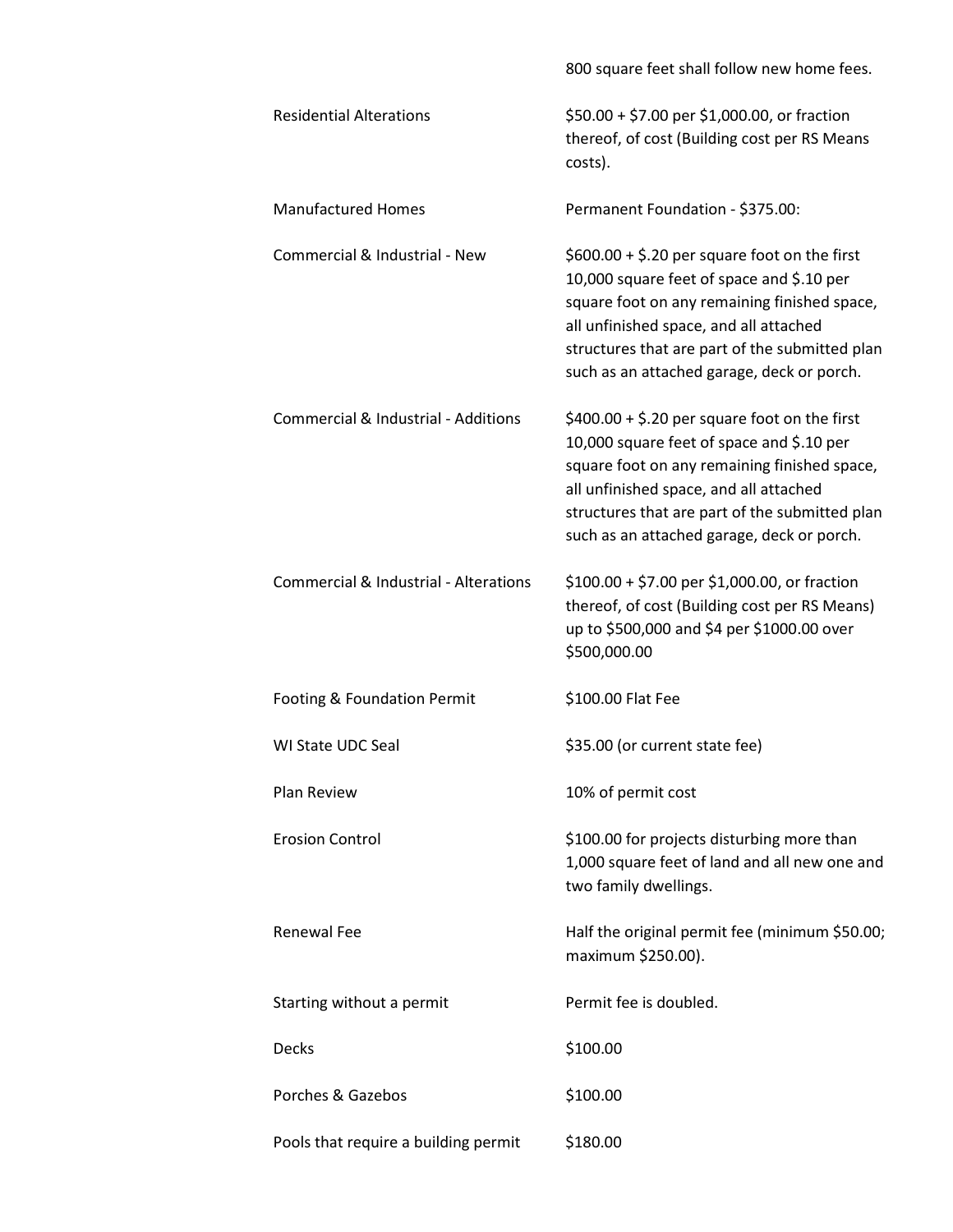| Sign - Electrical only.                         | \$50.00                                                                                                                                                                                                                                                                                                                                                                                                                                                                                                                                                                                                                                                                                                                                                                                                                                                                                                                                                                                                                                                                                                                                                                                                                                                                                                                                                                                                                                                                                                   |
|-------------------------------------------------|-----------------------------------------------------------------------------------------------------------------------------------------------------------------------------------------------------------------------------------------------------------------------------------------------------------------------------------------------------------------------------------------------------------------------------------------------------------------------------------------------------------------------------------------------------------------------------------------------------------------------------------------------------------------------------------------------------------------------------------------------------------------------------------------------------------------------------------------------------------------------------------------------------------------------------------------------------------------------------------------------------------------------------------------------------------------------------------------------------------------------------------------------------------------------------------------------------------------------------------------------------------------------------------------------------------------------------------------------------------------------------------------------------------------------------------------------------------------------------------------------------------|
| Fireplaces                                      | \$100.00                                                                                                                                                                                                                                                                                                                                                                                                                                                                                                                                                                                                                                                                                                                                                                                                                                                                                                                                                                                                                                                                                                                                                                                                                                                                                                                                                                                                                                                                                                  |
| Electrical/Gas Service Inspections              | \$100.00 if not part of another permit.                                                                                                                                                                                                                                                                                                                                                                                                                                                                                                                                                                                                                                                                                                                                                                                                                                                                                                                                                                                                                                                                                                                                                                                                                                                                                                                                                                                                                                                                   |
| <b>Commercial &amp; Industrial - Electrical</b> | Minimum Permit Fee \$150.00<br>Double Permit Fee when work has started<br>prior to obtaining a permit<br>Plan Review/Admin Fee \$60.00, by request only<br>Reinspection Rate \$125.00<br>Base Fee per squarefootage shcedule<br>\$0.15 Per Sq Ft - Up to 10,000 Sq. Ft.<br>\$0.12 Per Sq Ft - 10,001 to 30,000<br>\$0.09 Per Sq Ft - 30,001 to 50,000<br>\$0.07 Per Sq Ft - 50,001 and above<br>Ag Buildings w/finished area/shops - \$0.12Per Sq Ft<br>Warehouses&Farm Out Buildings - \$0.07 Per Sq Ft<br>Temporary Electric Service - \$80.00/Service<br><b>New Service Fee (One Meter/Disconnect:</b><br>\$80.00 Up to 200 Amp Service<br>\$35.00 per 100 amps over 200 amps<br>More than 1 Meter/Disconnect - Each \$15 additional<br>New Panels/Subpanels - \$25 per 100 amps of panel<br>overcurrent<br>Transformers or similar - \$0.35 per KVA<br>Motors - \$1.25 per horsepower<br>Fire Pump - \$115.00<br>Generators - \$85.00<br>ATS - \$56.00<br>Solar Photovoltaic - \$23/KW up to 20 KW<br>- \$12/KW over 20 KW<br>Fire alarm, Signaling, Communication - \$10.00 per<br><b>Cabinet or Controller</b><br>Elavator and/or other similar - \$85/Car<br>Swimming Pools - \$170.00<br>Fuel Pumps - \$30/Pump<br>Other not listed above; Circuit Breaker/Branch Circiut/<br>Feeder Sizes 1-Pole/2-Pole/3-Pole<br>Quantity of Overcurrent devices at: Up to 60 Amps-\$5.0<br>61-200 Amps-\$10.00<br>201-400 Amp-\$25.00<br>401-800 Amp-\$50.00<br>801-1200 Amp-\$75.00<br>Over 1200 Amp-\$100.00 |
|                                                 |                                                                                                                                                                                                                                                                                                                                                                                                                                                                                                                                                                                                                                                                                                                                                                                                                                                                                                                                                                                                                                                                                                                                                                                                                                                                                                                                                                                                                                                                                                           |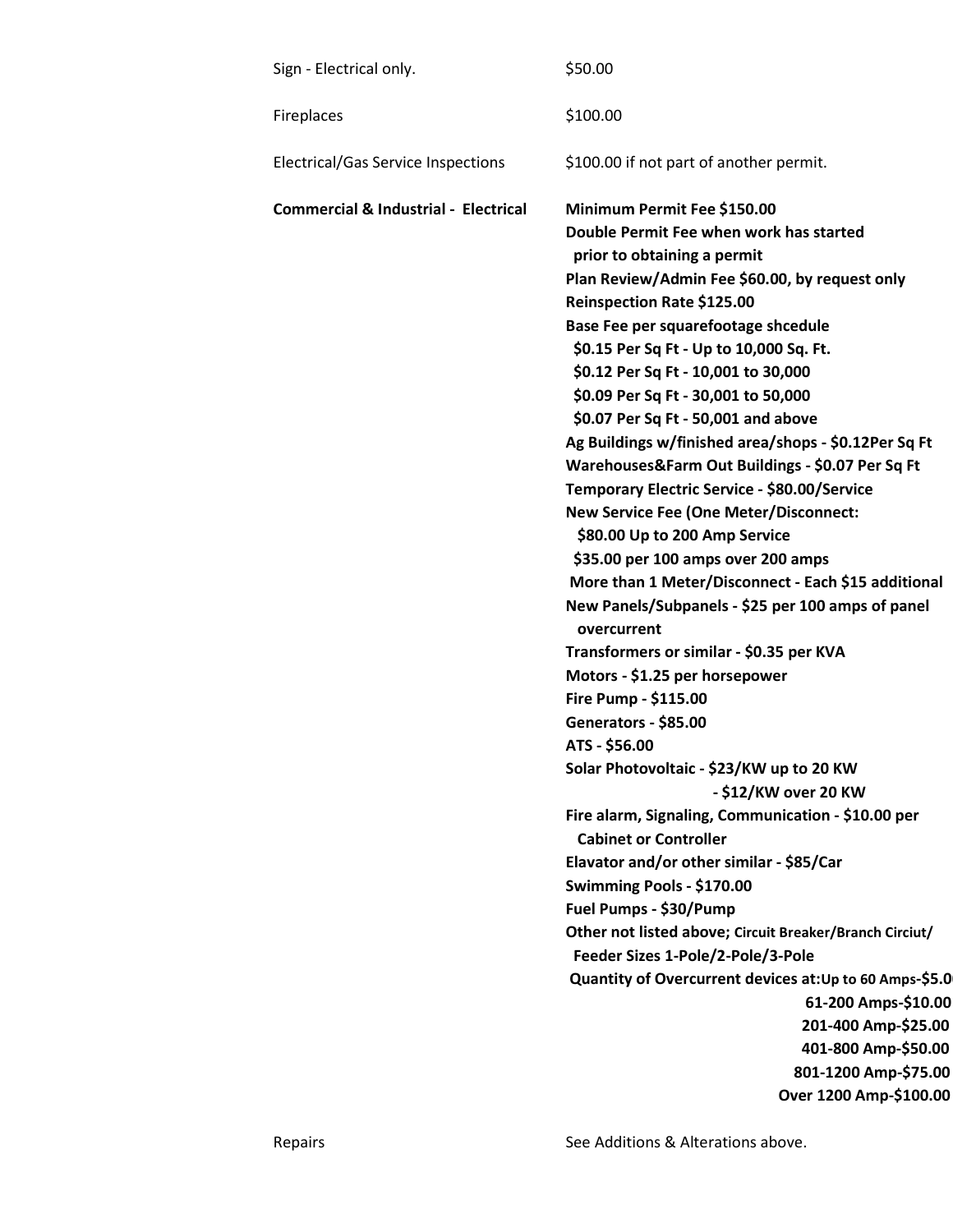|                                      | Re-Inspection Fee                                                                                                                                                                                                                                                                                                                                 | \$100.00 for re-inspection over two inspection<br>trips.                                                    |
|--------------------------------------|---------------------------------------------------------------------------------------------------------------------------------------------------------------------------------------------------------------------------------------------------------------------------------------------------------------------------------------------------|-------------------------------------------------------------------------------------------------------------|
|                                      | Other Inspections                                                                                                                                                                                                                                                                                                                                 | \$50.00 per hour.                                                                                           |
|                                      | Move or Raze                                                                                                                                                                                                                                                                                                                                      | \$100.00                                                                                                    |
|                                      | Minor repairs and alterations costing<br>less than \$2,500.00, which do not<br>change occupancy, area, structural<br>strength, fire protections, exits, natural<br>light or ventilation                                                                                                                                                           | No Charge or Permit Required                                                                                |
|                                      | Residing; re-roofing - repair or replace-<br>ment of an external roof surface,<br>including without limitation: shingles,<br>metal roofing, titles or rubber membrane;<br>finishing of interior surfaces; and<br>installation of cabinetry. Any structural<br>repair to a roof or replacement of trusses<br>or sheeting requires building permit. | No Charge or Permit Required                                                                                |
|                                      | <b>Administrative Fee</b>                                                                                                                                                                                                                                                                                                                         | 20% of Permit Fee, Maximum \$50                                                                             |
| Driveway Ordinance                   | Driveway Permit                                                                                                                                                                                                                                                                                                                                   | \$75                                                                                                        |
| <b>Subdivision Ordinance</b>         | Plan Commission Hearing Fee<br>for Preliminary and Final Plat                                                                                                                                                                                                                                                                                     | \$100 for each hearing, due before<br>hearing is scheduled                                                  |
|                                      | Minor Subdivision Review Fees                                                                                                                                                                                                                                                                                                                     | 1 lot, \$500, 2 or more lots \$750, plus a<br>\$50 per lot Town administrative fee                          |
|                                      | <b>Major Subdivision Review Fees</b>                                                                                                                                                                                                                                                                                                              | Concept Plan Review \$500<br>Preliminary Plat Review \$1000 plus<br>\$25 per lot<br>Final Plat Review \$300 |
|                                      | <b>Parkland Dedication</b><br>(major or minor subdivision)                                                                                                                                                                                                                                                                                        | \$350 per lot created                                                                                       |
|                                      | Map Updating Fee (for any subdivision<br>or change of lot lines)                                                                                                                                                                                                                                                                                  | \$50 per lot created or changed                                                                             |
| <b>Temporary Vendor</b><br>Ordinance | <b>Temporary Vendor Permit</b>                                                                                                                                                                                                                                                                                                                    | \$5                                                                                                         |
| <b>Event Permit Ordinance</b>        | <b>Event Permit</b>                                                                                                                                                                                                                                                                                                                               | \$50                                                                                                        |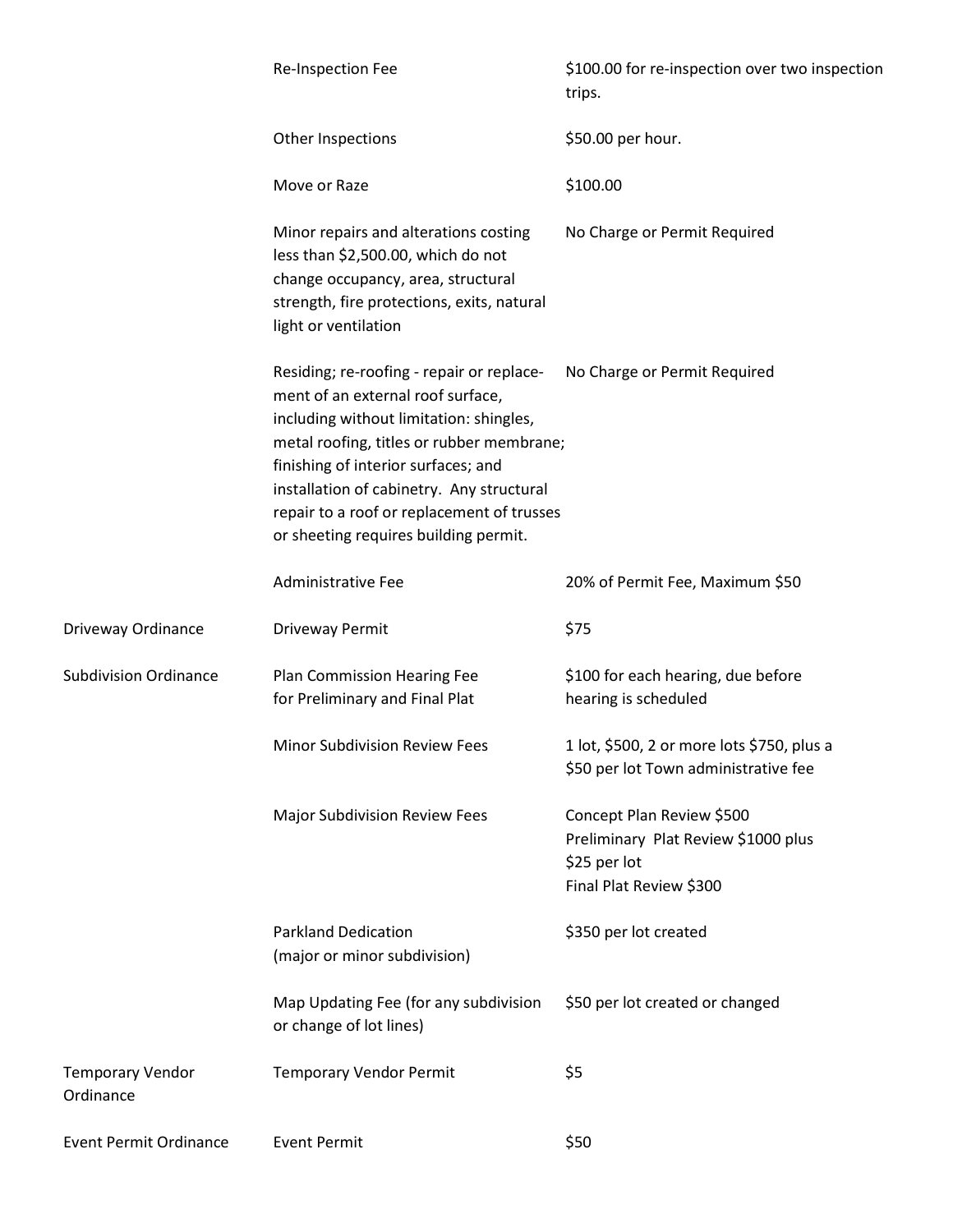| Fire Inspection Cooperation Inspection Fees                                                      |                                                                                       | First Inspection: Written Request to Comply<br>Second Inspection: \$50 Fee<br>Subsequent Inspections: \$50                                     |
|--------------------------------------------------------------------------------------------------|---------------------------------------------------------------------------------------|------------------------------------------------------------------------------------------------------------------------------------------------|
| of<br>Motor<br>Regulation<br>Vehicle<br>Races & Other Motor Vehicle<br><b>Performance Events</b> | Race Track/Event License                                                              | \$100                                                                                                                                          |
| Licenses (yearly unless<br>otherwise noted)                                                      | Liquor Licenses / Beer Licenses                                                       | According to Chapter 125 WI Statutes<br>$(2009 - 2010)$                                                                                        |
|                                                                                                  | Cigarette & Tobacco License                                                           | According to Chapter 134.65 WI Statutes<br>$(2009 - 2010)$                                                                                     |
|                                                                                                  | Operators Licenses (bartenders license)                                               | According to Chapter xxx WI Statutes<br>$(2009 - 2010)$                                                                                        |
|                                                                                                  | Pawn Shop                                                                             | According to Chapter 134.71 WI Statutes<br>$(2009 - 2010)$                                                                                     |
|                                                                                                  | Secondhand Article Dealer                                                             | According to Chapter 134.71 WI Statutes<br>$(2009 - 2010)$                                                                                     |
|                                                                                                  | Secondhand Jewelry Dealer                                                             | According to Chapter 134.71 WI Statutes<br>$(2009 - 2010)$                                                                                     |
|                                                                                                  | Secondhand Article Dealer Mall or<br>Flea Market License                              | According to Chapter 134.71 WI Statutes<br>$(2009 - 2010)$                                                                                     |
|                                                                                                  | Dog License                                                                           | \$5 if spayed or neutered, \$10 if not<br>spayed or neutered. \$50 for a kennel<br>license (12 dogs), \$5 a dog for every<br>dog more than 12. |
|                                                                                                  | <b>Sexually Orientated Business License</b>                                           | \$250 Original and renewal                                                                                                                     |
| <b>Miscellaneous Fees</b>                                                                        | Copies                                                                                | \$.25 per page                                                                                                                                 |
|                                                                                                  | Public Notices (For notices not included<br>in application fees for zoning requests). | \$25                                                                                                                                           |
|                                                                                                  | <b>Audio Files</b>                                                                    | \$5                                                                                                                                            |

BE IT FURTHER RESOLVED that this schedule replaces any past fee schedules and shall become effective upon passage and posting thereof.

Bergmann/Appel moved to adopt Resolution 21-44 appointing Shaila Johnson as the town treasurer; motion carried on a unanimous roll-call vote 5-0.